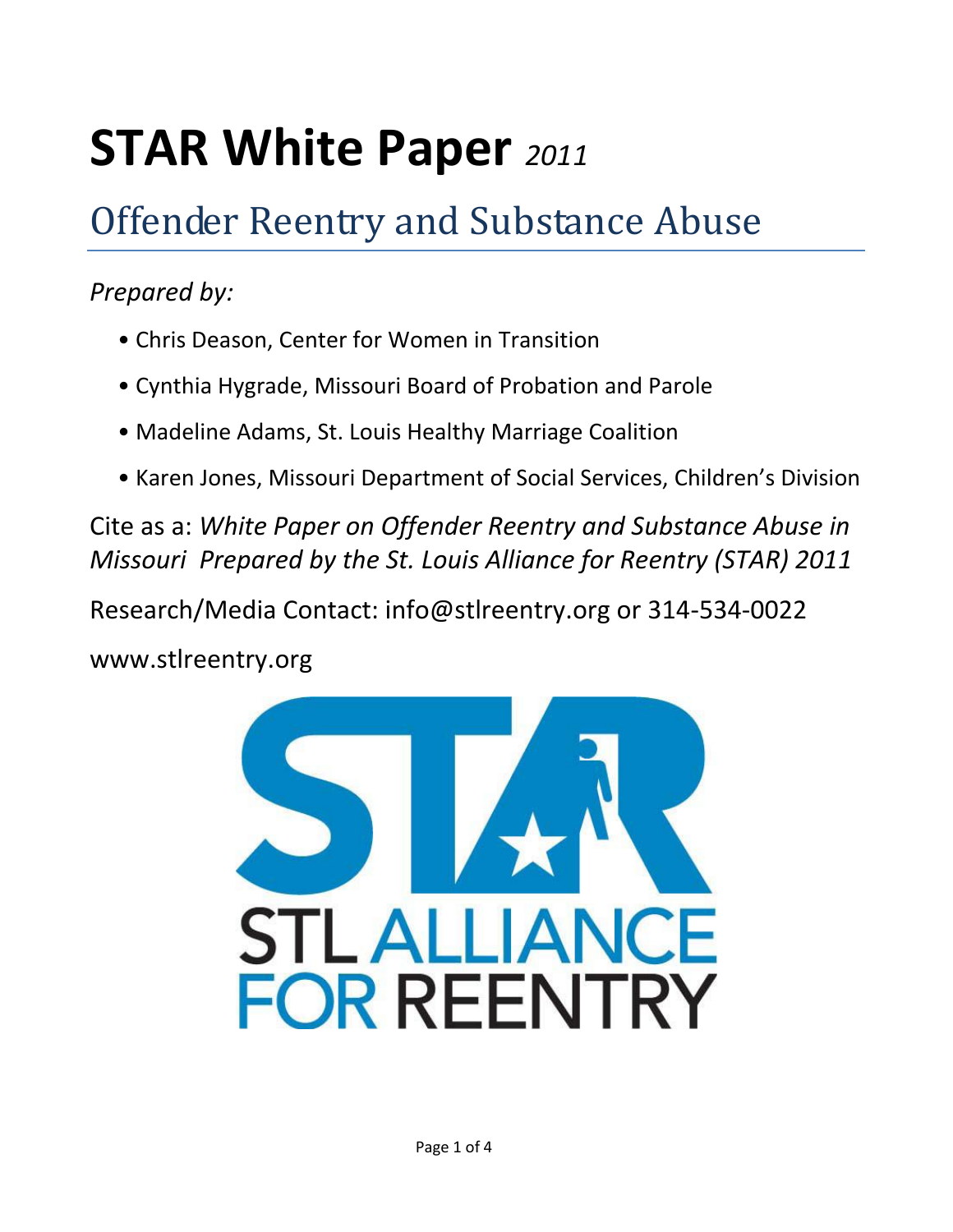*St. Louis Alliance for Reentry (STAR) White Paper Offender Reentry and Substance Abuse (State of Missouri) March 2011*



*This paper is one of a series completed by STAR. Other papers on a variety of ex-offender topics may be accessed at [www.stlreentry.org](http://www.stlreentry.org/).* 

### **OFFENDER REENTRY AND SUBSTANCE ABUSE**

**The majority of offenders in the United States have issues related to substance abuse.** Approximately 70% of inmates in state and local prisons abuse drugs regularly, compared with approximately 9% of the general population (1). However, only about 15% of incarcerated substance abusers receive treatment, and even fewer participate in community treatment when they are released (2). According to the Missouri Department of Corrections (DOC), Division of Offender Rehabilitative Services, substance abuse screening of offenders reveals 82% of the offenders have a moderate to severe problem (3).

**The recidivism rate is highest among offenders with substance abuse issues.** Between 2005 and 2009, 83% of the offenders released on parole had documented substance abuse issues. Of this 83%, 21% were returned to prison within 6 months of their release. The recidivism rates rises to 35% after 12 months, 50% after 2 years, and 59% of offenders within 3 years are returned to prison (4). This is often after community-based alternatives have been exhausted (5).

**Offenders with substance abuse issues have particularly high death rates and face mental health challenges.** A recent study found that in the first two weeks following release, offenders were 13 times more likely to die than people in the general population. Drug overdose accounted for 70% of these deaths (6). Over 70% of prisoners with serious mental illnesses also have a substance abuse disorder (7). The prevalence of substance use disorder in prisoners with schizophrenia is 50%, bipolar 60%, and post-traumatic stress 60-80% (8).

**Promising practices exist in Missouri as it takes steps to improve access to services.** Research shows that treatment can work for drug abusing offenders, even when it is entered involuntarily. Studies demonstrate that community-based treatment during aftercare can cut drug abuse in half, reduce criminal activity, and significantly decreases arrests (9). Drug Courts are effective in coordinating these aftercare programs during the supervision of offenders with substance abuse issues. Missouri incorporates all of these aspects when dealing with offenders who have problems related to substance abuse, as highlighted below.

**Offenders with substance abuse service needs in Missouri are assigned to DOC treatment programs through the Courts and Parole Board.** Probationers who fail treatment in the community and who are at-risk of revocation of their probation status may be ordered to a prison-based treatment center. Upon successful completion, the offender is returned to the community. Men ordered by the court are assigned to participate in one of several short term substance abuse programs at the Boonville Correctional Center, Cremer Therapeutic Community Center, Fulton Reception and Diagnostic Center, Western Reception, Diagnostic and Correctional Center, and Farmington Correctonal Center. Women are assigned to the Women's Eastern Reception, Diagnostic and Correctional Center in Vandalia. All non-Court mandated offenders arriving at DOC facilities receive, among other tests, a screening to determine the history, if any, of substance dependence. The Screening for Alcohol and Chemical Abuse (SACA) tool is used to measure the severity of mood altering substances. The scale rates offenders responses from 1 to 5, where 1 indicates no apparent substance abuse dependence and 5 indicates a severe dependence. Based on their scores, offenders are assigned to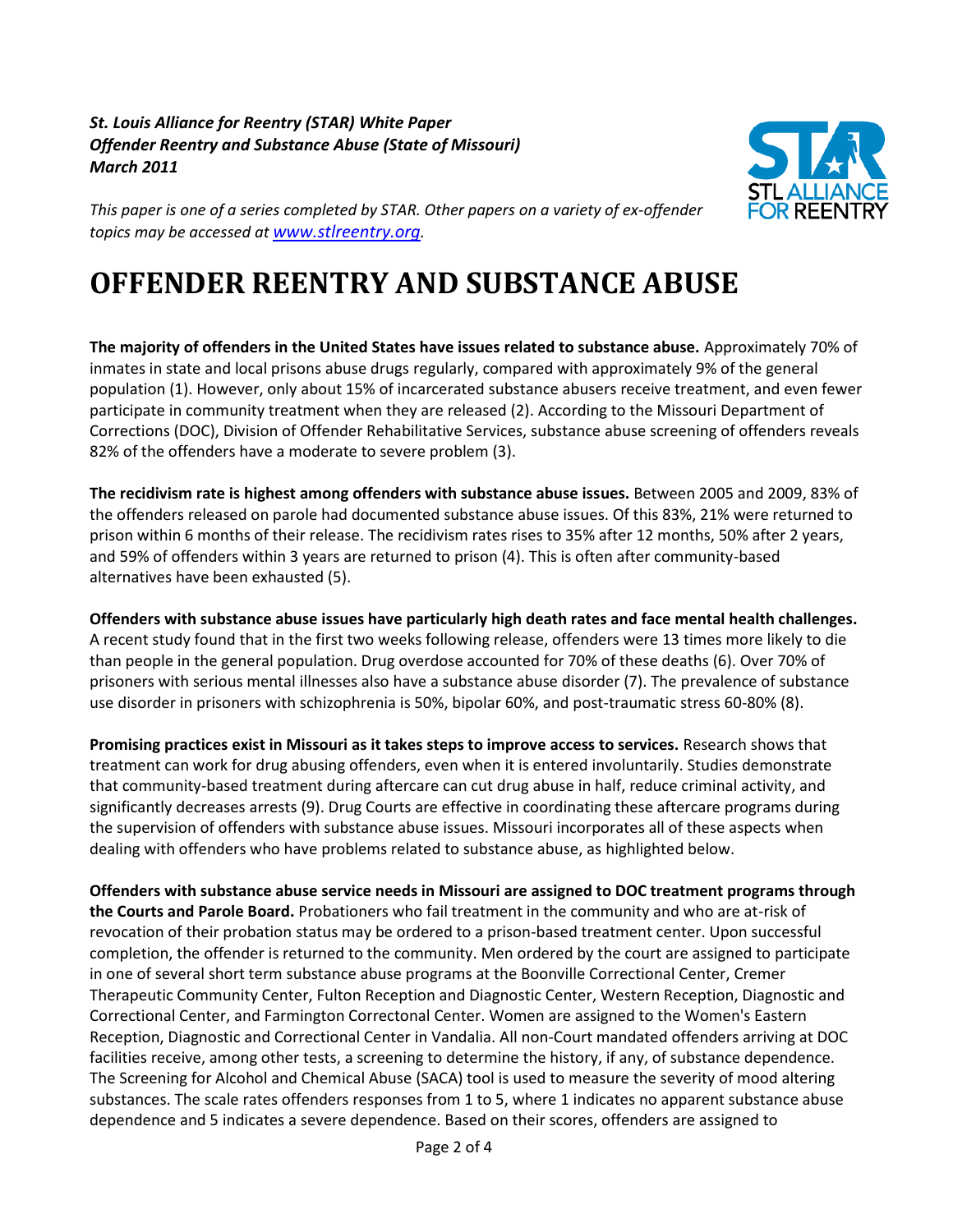appropriate treatment program. The assessments will also enhance the continuity of substance abuse services from prison to the community.

#### **The following provides a brief description of the various types of substance abuse treatment programs offered throughout Missouri's facilities:**

- **Short-Term Substance Abuse Treatment** is provided at institutions located at Boonville, Fulton, St. Joseph, Farmington, Chillicothe, and Vandalia. Short-term treatment consists of approximately 84 to 120 days in a structured program including substance abuse education, cognitive skills development, group counseling, and peer support groups. The programs also provide a variety of focused therapeutic interventions including behavior contracts and offender management teams for those who have difficulty adhering to program rules and expectations.
- **Long-Term Substance Abuse Program** provides 12 to 24 months of intensive treatment designed to address chronic and severe substance abuse programs. All of the long-term programs meet program certification standards of the Department of Mental Health's Division of Alcohol and Drug Abuse. The program's main emphasis is treatment provided in a therapeutic community setting to foster recovery from substance abuse and criminal behaviors. The courts may sentence offenders to participate in this program. The Board of Probation and Parole may also order incarcerated offenders to participate in this program. When an offender is close to completing the program, a report prepared by parole staff is submitted to the sentencing judge or the Board outlining the offender's progress in the program, and a final decision regarding release is made. This program is provided for men at Ozark Correctional Center, Maryville Treatment Center, Northeast Correctional Center, Farmington Correctional Center, and for women at the Chillicothe Correctional Center and at the Women's Eastern Treatment Center.
- **The Offenders Under Treatment Program** is a 180-day program, established by statute that provides assessment, employability, and life skills, educational, and vocational guidance, substance abuse education, and the development of viable release plans. Once an offender is eligible, the Missouri Board of Probation and Parole is notified and determines if the offender will be assigned to the program. Upon successful completion of the program, the offender may be eligible for release on parole. This program is provided for men at the Western Reception, Diagnostic and Correctional Center, Farmington Correctional Center, Maryville Treatment Center and women at the Women's Eastern Reception, Diagnostic and Correctional Center.
- **Board Six-Month Substance Abuse Treatment Program** is a 6-month treatment program designed for parole violators and others who are ordered by the Board of Probation and Parole to complete treatment during the last 6 to 18 months of their incarceration. This program is available for males and is provided in an institutional terapeutic community setting. Adherence to program rules and successful participation in treatment services is required for successful completion of the program. The program emphasizes recovery from substance abuse and criminal behavior. This program is provided at the Western Regional Treatment Center, Maryville Treatment Center, and Farmington Treatment Center.
- **Parole Return Relapse Program** is an intensive 30-bed program for paroles who have successfully completed Institutional Treatment Center programming within the past 2 years and who have returned to a prison on a technical violation. Offenders are screened and may be mandated by the Board for assignment to this program. This program is provided at the Fulton Reception, Diagnostic and Correctional Center, and the Chillicothe Correctional Center.
- **Partial Day Treatment Program** is a 10-week program. The intermediate program has both voluntary and mandatory participants who receive substance abuse education and group counseling, with weekly individual counseling. The program is currently located at Western Reception, Diagnostic and Correctional Center and the Chillicothe Correctional Center.